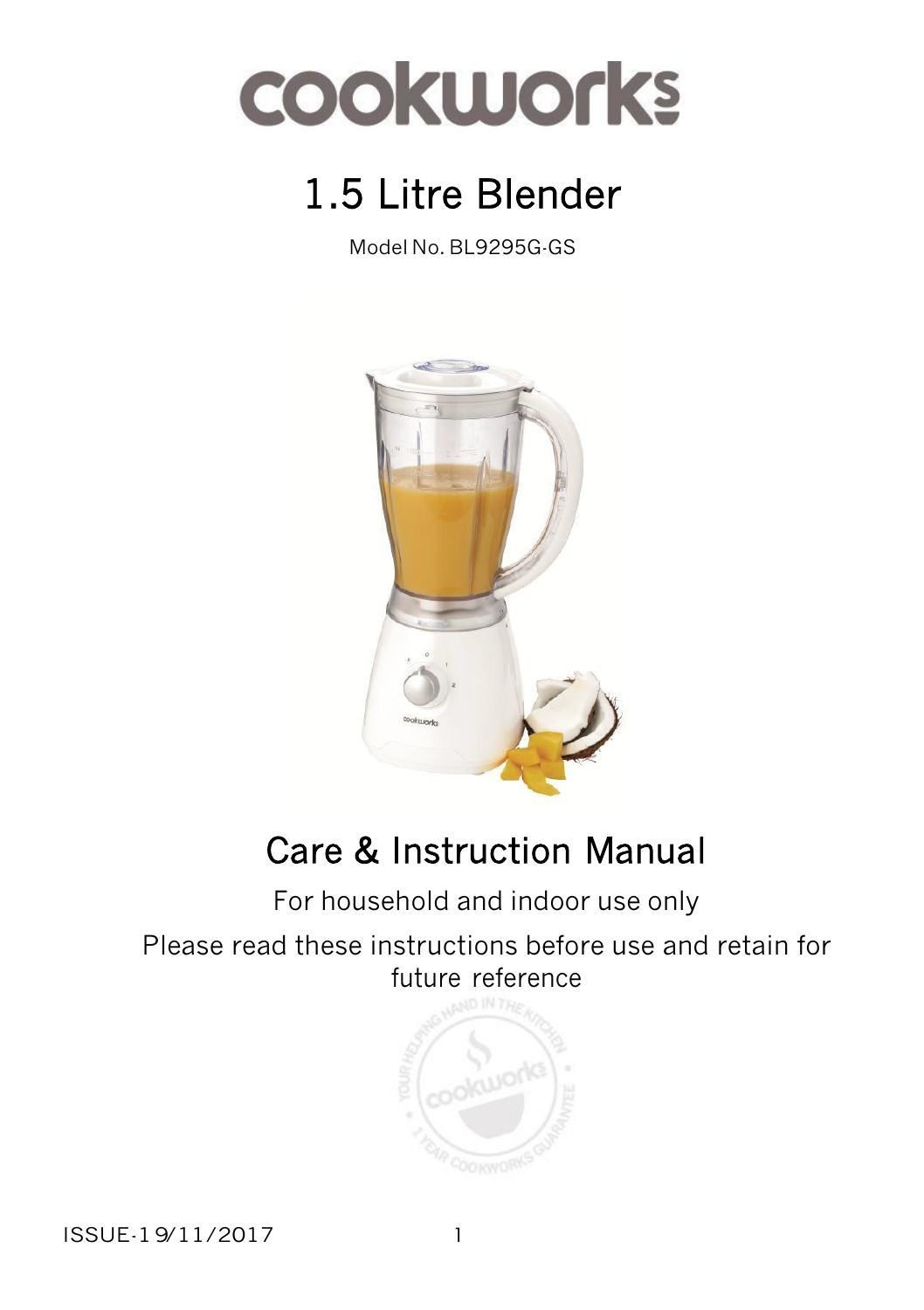### Electrical safety

- You should only plug the appliance into a 220V-240V AC, 50Hz supply. Connecting it to other power sources may damage the appliance and will invalidate the guarantee.
- Switch off and unplug when not in use and before assembling, cleaning or dismantling the appliance.
- This appliance shall not be used by children. Keep the appliance anditscordout of reachof children.
- This appliance can be used by persons with reduced physical, sensory or mental capabilities or lack of experience and knowledge if they have been given supervision or instruction concerning use of the appliance in a safe way and understand the hazardsinvolved.
- Children shall not play with the appliance.
- Keep motor housing, cable, and plug dry and away from areas where it is likely to get splashed. Never immerse in water.
- Do not cover or block the ventilation holes.
- Do not pull on the cable to disconnect from the mains supply.
- Do not operate the appliance if damaged or after it malfunctions. In the event the supply cord is damaged, in order to avoid a hazard it must only be replaced by a qualified service engineer, with a suitably approved part.
- This appliance must be positioned so that the plug is accessible and the plug socket is within easy reach of the power cord.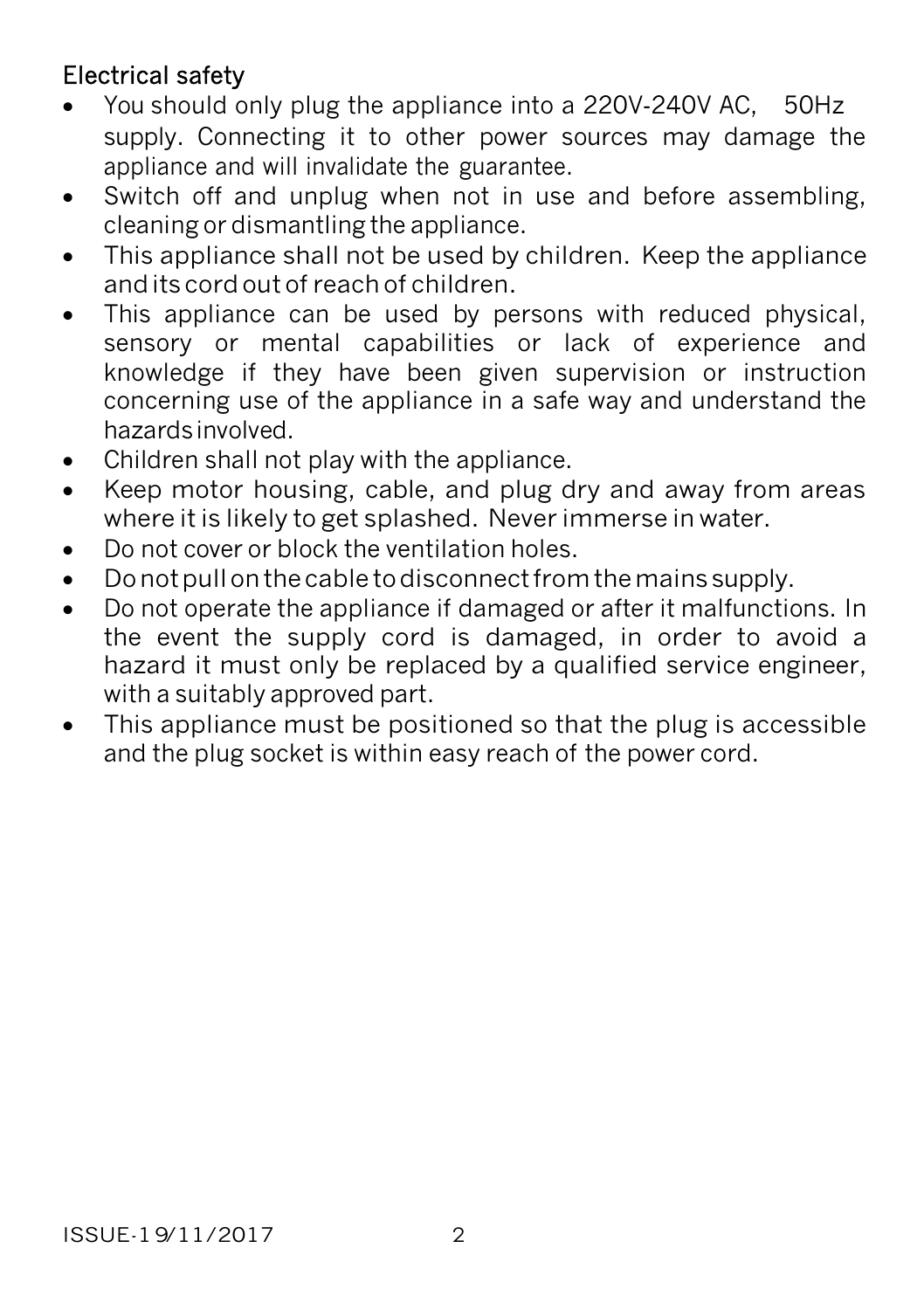### Warning!

- This appliance is intended exclusively for use in domestic households. It is not suitable for commercial use.
- Always unplug the motor housing of the blender if unattended and before assembling, disassembling or cleaning.
- Only use with the parts supplied and fully assembled.
- Never place hands or utensils inside the jug whilst the blender is in use. Only use a scraper when the blender is notin operation.
- Do not cover the blender and allow the motor housing to cool fully before storing.
- Never use hot liquids in the blender jug, always allow liquids to coolto roomtemperature before blending.
- Do not fill above maximum level marked (1500ml) or use without the lid and stopper in place as the contents may be ejected when theblender is started.
- Do not leave unattended duringuse.
- The blender blades are sharp, take care when emptying the jug and cleaning.
- This appliance can cause personal injury if misused.

### Parts

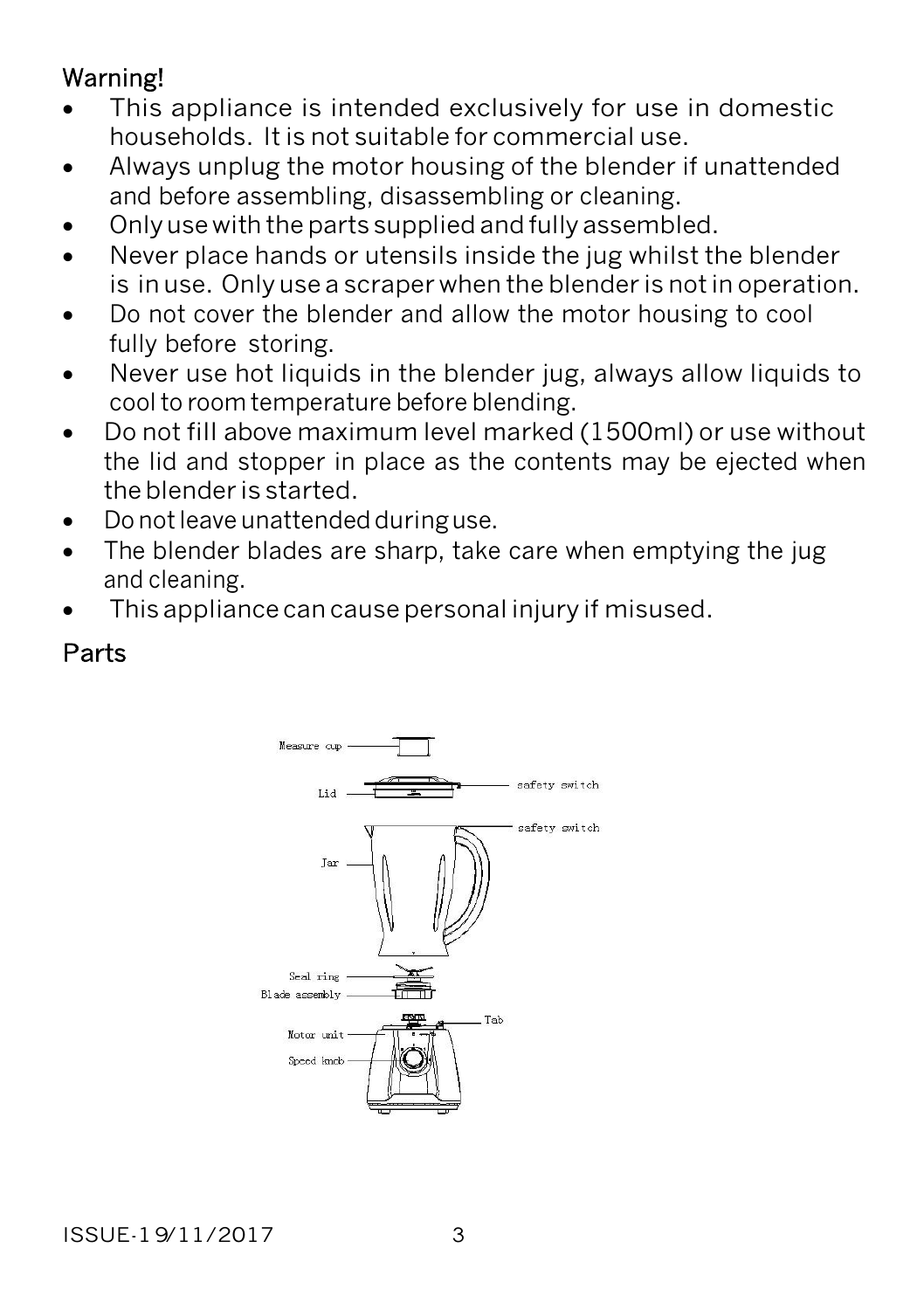### IMPORTANT:

Your blender is equipped with a safety feature, where the blades will not operate unless the base of the jug and motor housing are fully locked and the lid correctly fitted.

### ASSEMBLY



- 1. Fit the seal onto the underside of the jug and fit the blade assembly as shown (fig 1.). Turn the blade assembly anticlockwise to secure.
- 2. Fit the lid onto the top of the jug (fig 2). To fit the stopper, align the lugs on the side of the stopper with the notches in the lid; insert the stopper and twist clockwise tosecure.
- 3. Align the lugs on the side of the jug with the notches in the motor assembly and fit the jug onto the motor housing (fig.3).

### TO USE

- 1. Clean thoroughly before use.
- 2. Place the blender base on a stable surface, check that the speed control knob is in the OFF(0) position, fully unwind the cable and plug in.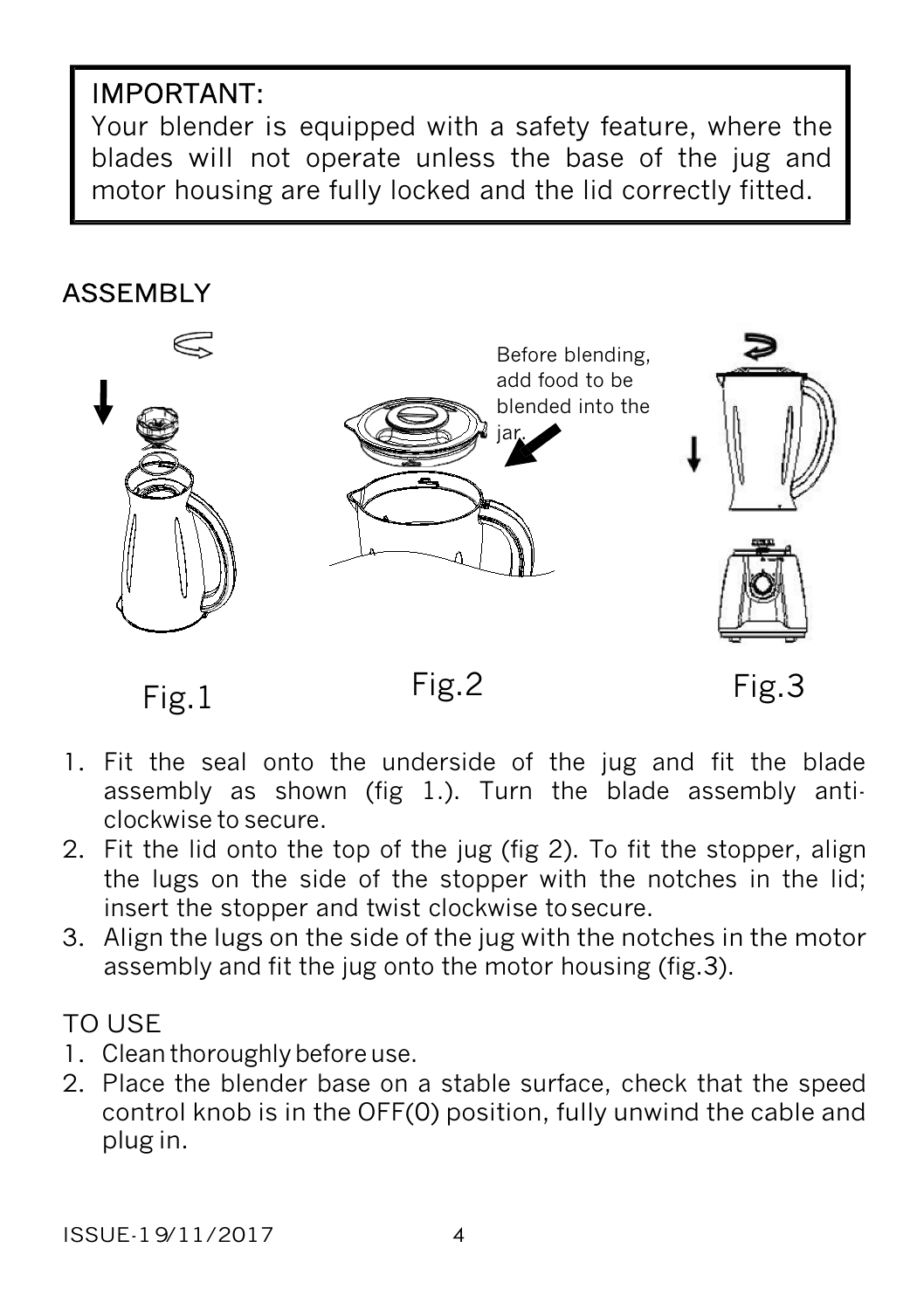- 3. Ensure all ingredients are close to room temperature. Never use hot ingredients as this can cause the glass jug to shatter.
- 4. Place the ingredients into the glass jug and check that the level is not above the maximum level marked (1500ml).
- 5. Fit the lid, secure the stopper and place the jug onto the motor housing.
- 6. Using the speed control knob, select the appropriate blender speed for your ingredients. A slower mix will be obtained by selecting the lowest speed setting (1) and a faster mix by selecting the higher setting(2).
- 7. Mix for a maximum of 3 minutes. If further mixing is required, wait until the blender has cooled to room temperature before restarting.
- 8. Switch off; allow the blade to stop spinning before checking the consistencyofthemix.If satisfactory, remove thejug.
- 9. To use blender on pulse, turn and hold the speed switch to the 'P' position for short intervals. The blender will operate at full speed, when the desired mix is achieved, release the switch.
- 10.To stop or interrupt the blending process switch the appliance off by turning the speed control knob to OFF(0) or by turning off at themains.

Notes:

- Do not run the blender with the container empty or with solids only.
- Do not use without the seal fitted.
- For some types of mixes it may be necessary to fill above the minimum (250ml) to obtain the most efficient mixing.
- The stopper is graduated and may be used as a measuring cup.

## **CLEANING**

Cleantheblenderaftereachuse.

- 1. Switch off and unplug.
- 2. The jug, lid and stopper may be washed in hot water with a little washing up liquid taking care not to handle the blades. Rinse and wipe dry. Not suitable for dishwashers.
- 3. To separate the blade assembly from the glass jug, firmly grasp the base assembly on the underside of the jug and twist the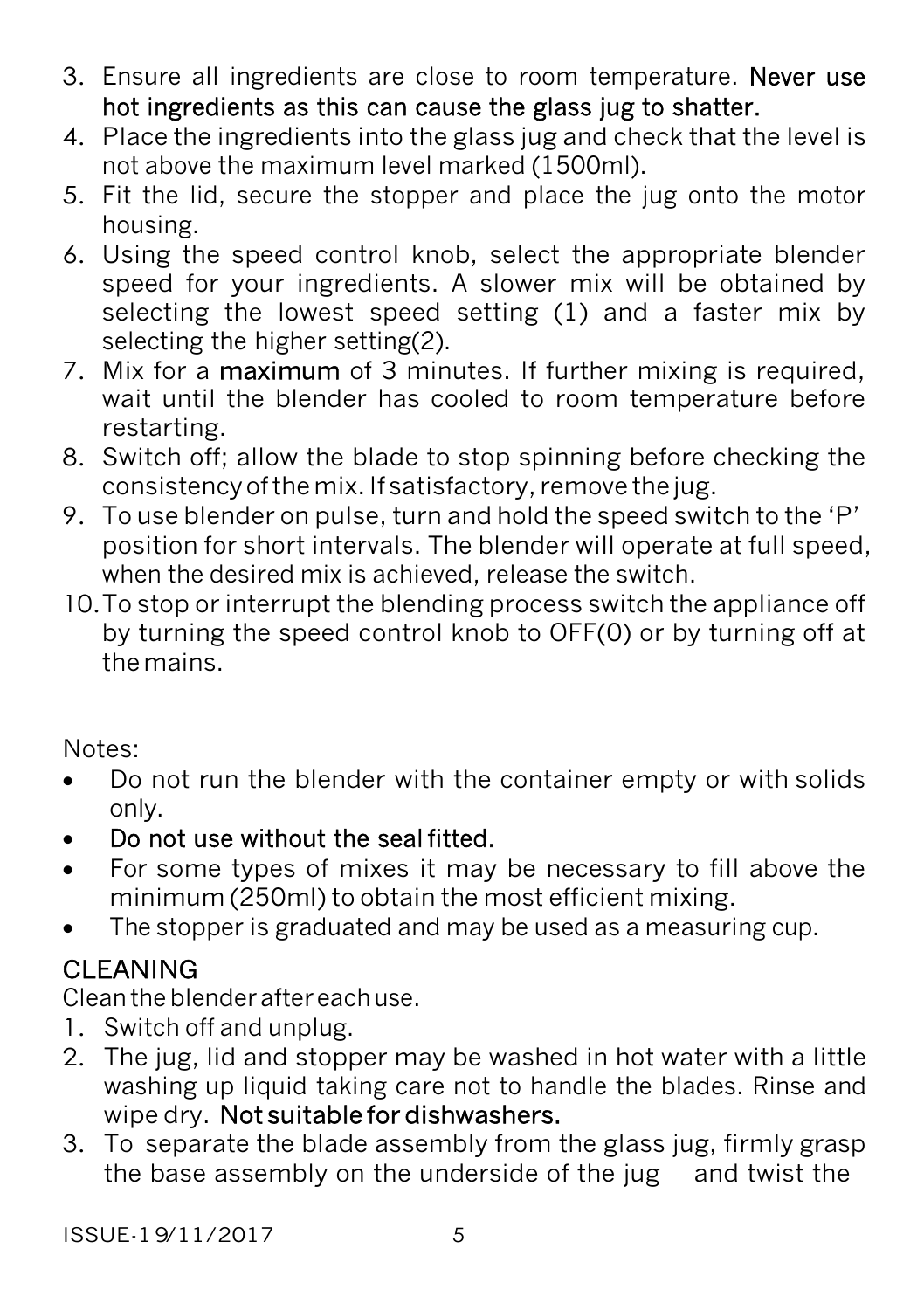assembly clockwise to remove. Lift off the silicon washer. Please note the blade assembly may be difficult to remove the first time.



- 4. Wipe the outside of the motor housing with a damp cloth; do not use detergent or abrasives as these may scratch the surface.
- 5. Never immerse the motor housing, cable or plug in water.

Note:

 Please note the blade cannot be removed from the base of the jug.

# Technical specification<br>Rated voltage

Power consumption 500W Maximum work time 3 minutes<br>Class rating 2 (double i BS 1362 fuse 5A Capacity **1.5 Litre** 

220-240V AC 50/60Hz 2 (double insulated)

CE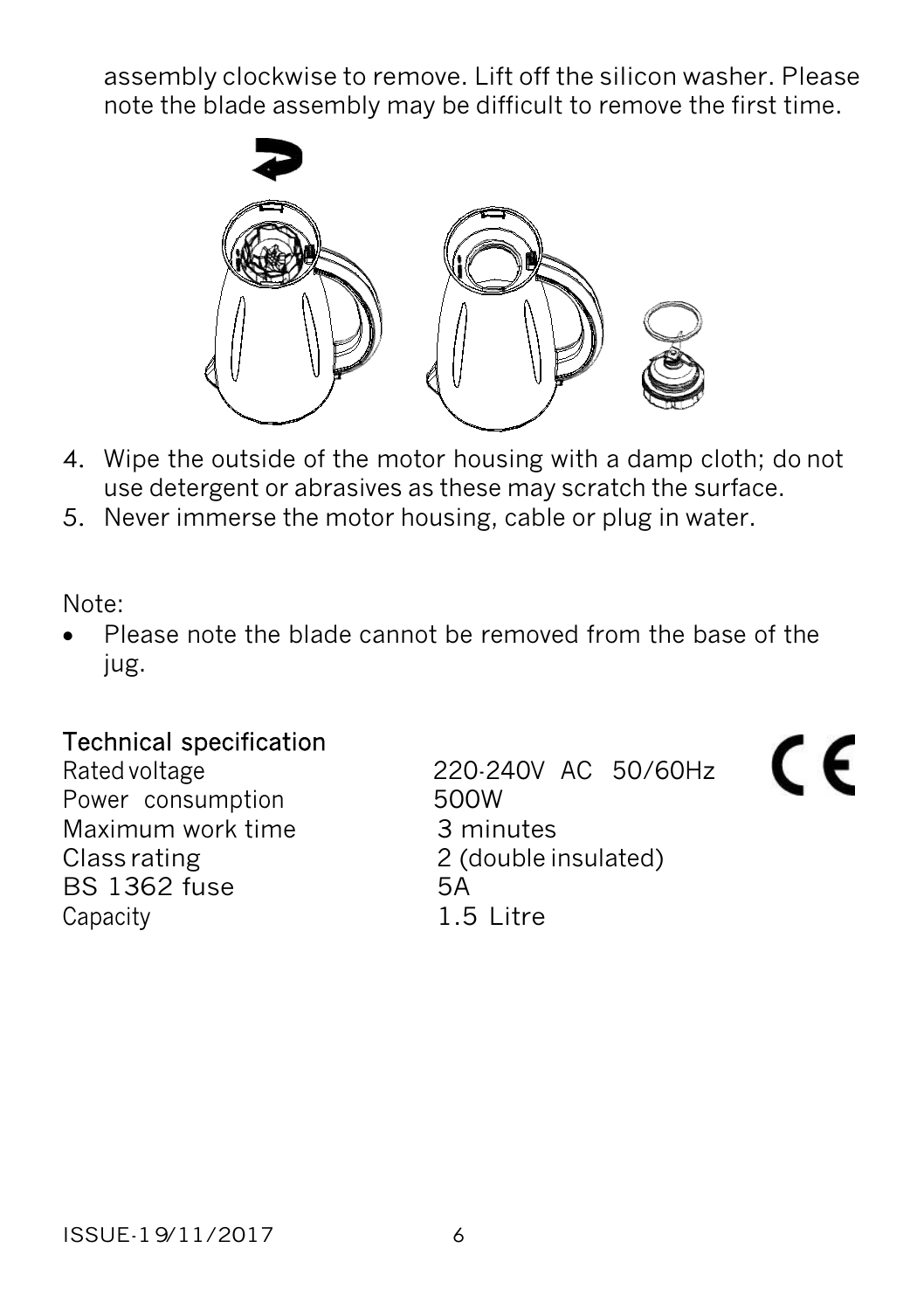### Plug / Wiring advice

The wires in this mains lead are coloured in accordance with the following UK electrical code: BLUE = NEUTRAL

## $BROWN = LIVE$

#### Non-rewireable plug

This appliance may be fitted with a "non‐rewireable" plug. If you need to change the fuse in a "non‐rewireable" plug, the fuse cover must be refitted. If the fuse cover is lost or damaged, the appliance must not be used.

#### Rewireable plug

The colours of the wires in the mains lead of this appliance may not correspond with the coloured markings identifying the terminals in a rewireable plug. Rewireable plugs should only be replaced by a suitably competent person. If in doubt, consult a qualified electrician.



The BLUE wire must be connected to the terminal marked with the letter N

The BROWN wire must be connected to the terminal marked with the letter L

### Recycling electrical products



This marking indicates that this product should not be disposed with other household wastes throughout the EU. To prevent possible harm to the environment or human health from uncontrolled waste disposal, recycle it responsibly to promote the sustainable reuse of material resources. To return your used device, please use the return and collection systems or contact the retailer where the product was purchased. They can take this product for environmental safe recycling.

| If you encounter any problems                     | Produced in China for                                         |
|---------------------------------------------------|---------------------------------------------------------------|
| with this product please call our                 | Argos Limited,                                                |
| customer care team on<br>Boulevard 0345 640 30 30 | 489-499 Avebury<br><b>Central Milton Keynes</b><br>MK92NW.UK. |